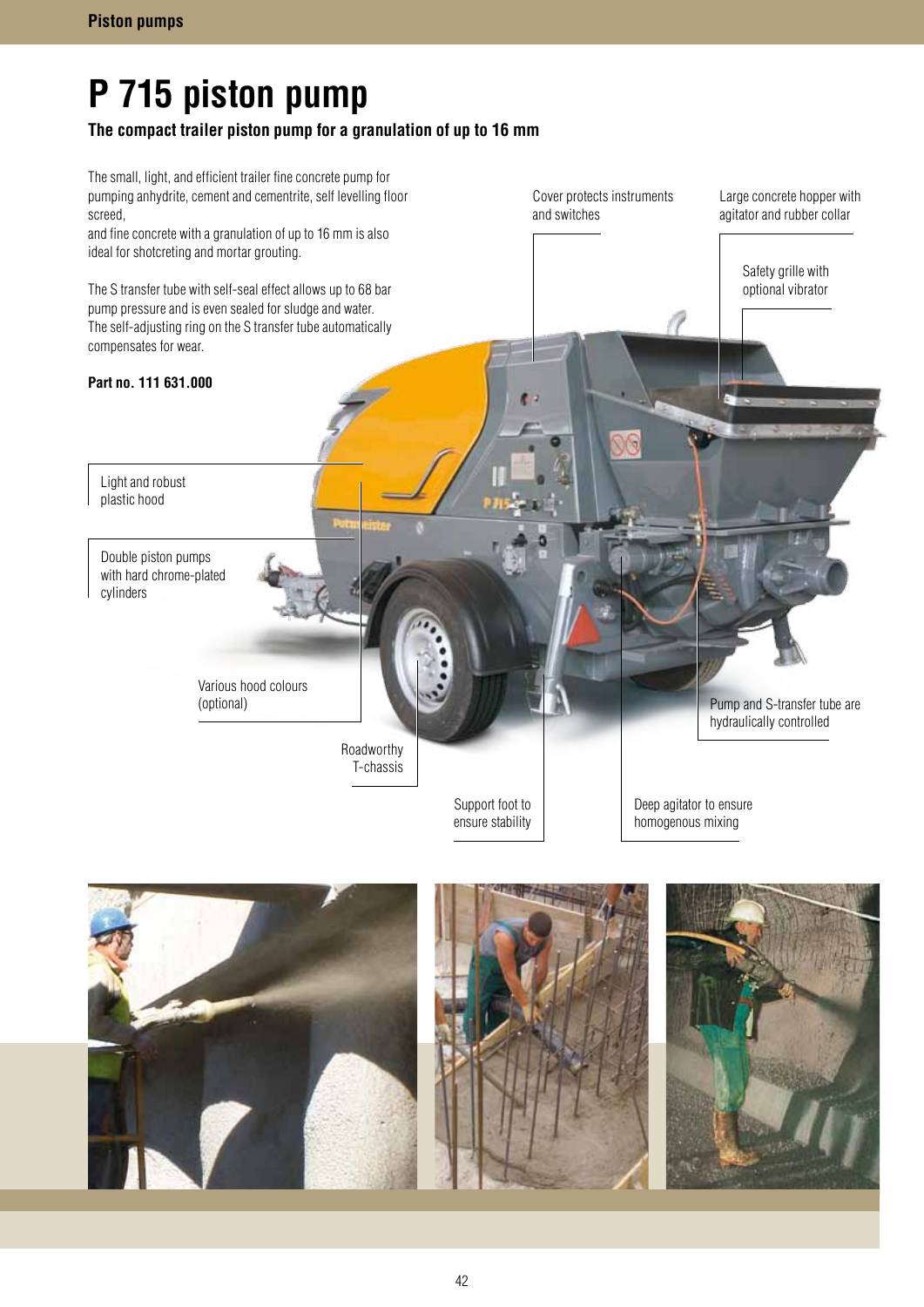# **Mortar, fine concrete, self levelling floor screed**

| <b>Technical data</b>              | <b>P 715 TD</b>                                | <b>P 715 SD</b>                              | <b>P 715 TE</b>                    | <b>P 715 SE</b>                      |
|------------------------------------|------------------------------------------------|----------------------------------------------|------------------------------------|--------------------------------------|
| Machine type                       | Trailer pump                                   | Stationary pump                              | Trailer pump                       | Stationary pump                      |
| Pump                               |                                                | 2-cylinder piston pump, hydraulically driven |                                    |                                      |
| Theoretical delivery rate (ground) | $4 - 17.4$ m <sup>3</sup> /h                   | $4 - 17.4$ m <sup>3</sup> /h                 | $4 - 18.2$ m <sup>3</sup> /h       | $4 - 18.2$ m <sup>3</sup> /h         |
| Delivery pressure (ground)         | 68 bar                                         | 68 bar                                       | 68 bar                             | 68 bar                               |
| Cylinder diameter                  | $150$ mm                                       | $150$ mm                                     | $150$ mm                           | $150$ mm                             |
| Length of piston stroke            | 700 mm                                         | 700 mm                                       | 700 mm                             | 700 mm                               |
| Strokes per min.                   | 27                                             | 27                                           | 27                                 | 27                                   |
| Drive cylinder diameter            | 80 / 45 mm                                     | $80 / 45$ mm                                 | $80 / 45$ mm                       | 80 / 45 mm                           |
| Drive motor                        | 3-cyl. diesel motor, Deutz D L03 2011, 34.5 kW |                                              | 30 kW electric motor, 400 V, 50 Hz |                                      |
| Hopper capacity                    |                                                |                                              | 250 I / 280 I (with rubber collar) |                                      |
| Chassis                            | T-chassis, 1,900 kg                            | Skid frame                                   | T-chassis, 1,900 kg                | Skid frame                           |
| Weight                             | $1,850$ kg                                     | 1,700 kg                                     | 1,800 kg                           | $1,650$ kg                           |
| Length x width x height            | 4,200 x 1,510 x 1,600 mm                       | 3,067 x 1,393 x 1,395 mm                     | 4,200 x 1,510 x 1,600 mm           | $3,067 \times 1,393 \times 1,395$ mm |
| Filling height                     | $1,180$ mm                                     | 973 mm                                       | $1,180$ mm                         | 973 mm                               |
| Max. particle size                 | $16 \text{ mm}$                                | $16 \text{ mm}$                              | $16 \text{ mm}$                    | $16 \text{ mm}$                      |









**Operation is easy. Everything is well laid out and easy to reach.**

**Simply fold the hopper away to the side. The agitator is already open and easily accessible in front of you.**

**You can reach all areas for maintenance and servicing easily, to enable you to check the oil level, for example.**

**Optionally, we can paint the hood in the RAL colour of your choice.**

| <b>Equipment</b>                   | <b>P 715 TD</b> | <b>P 715 SD</b> | P 715 TE               | P 715 SE                 |
|------------------------------------|-----------------|-----------------|------------------------|--------------------------|
| Special colour paintwork (hood)    | $\circ$         | $\circ$         | $\circ$                | $\circ$                  |
| <b>Customer labelling</b>          | O               | $\circ$         | $\circ$                | $\circ$                  |
| Rubber collar                      | $\bullet$       | D               | $\bullet$              | $\bullet$                |
| Lifting eye                        | O               | $\circ$         | —                      | $\overline{\phantom{0}}$ |
| Centralized lubrication system     | $\circ$         | $\circ$         | $\circ$                | $\circ$                  |
| Flushing water pump                | $\circ$         | $\circ$         | $\circ$                | $\circ$                  |
| High-pressure cleaner              | $\circ$         | $\circ$         | $\circ$                | $\circ$                  |
| Working light                      | O               | $\circ$         | O                      | $\circ$                  |
| Particle filter                    | O               | $\circ$         |                        | $\overline{\phantom{0}}$ |
| Exhaust flap                       | ∩               | O               |                        |                          |
| Cable remote control               | $\bigcirc$      | $\circ$         | $\circ$                | $\circ$                  |
| Radio remote control               | О               | О               | O                      | O                        |
| 24 V light holder                  | $\circ$         |                 | $\circ$                |                          |
| Air vessel (self levelling screed) | $\circ$         | Ω               | O                      | O                        |
| Vibrator                           |                 |                 |                        |                          |
| Grille                             |                 |                 |                        | O                        |
| Key:                               | - Not available | $\circ$ Option  | Standard<br>$\bigcirc$ |                          |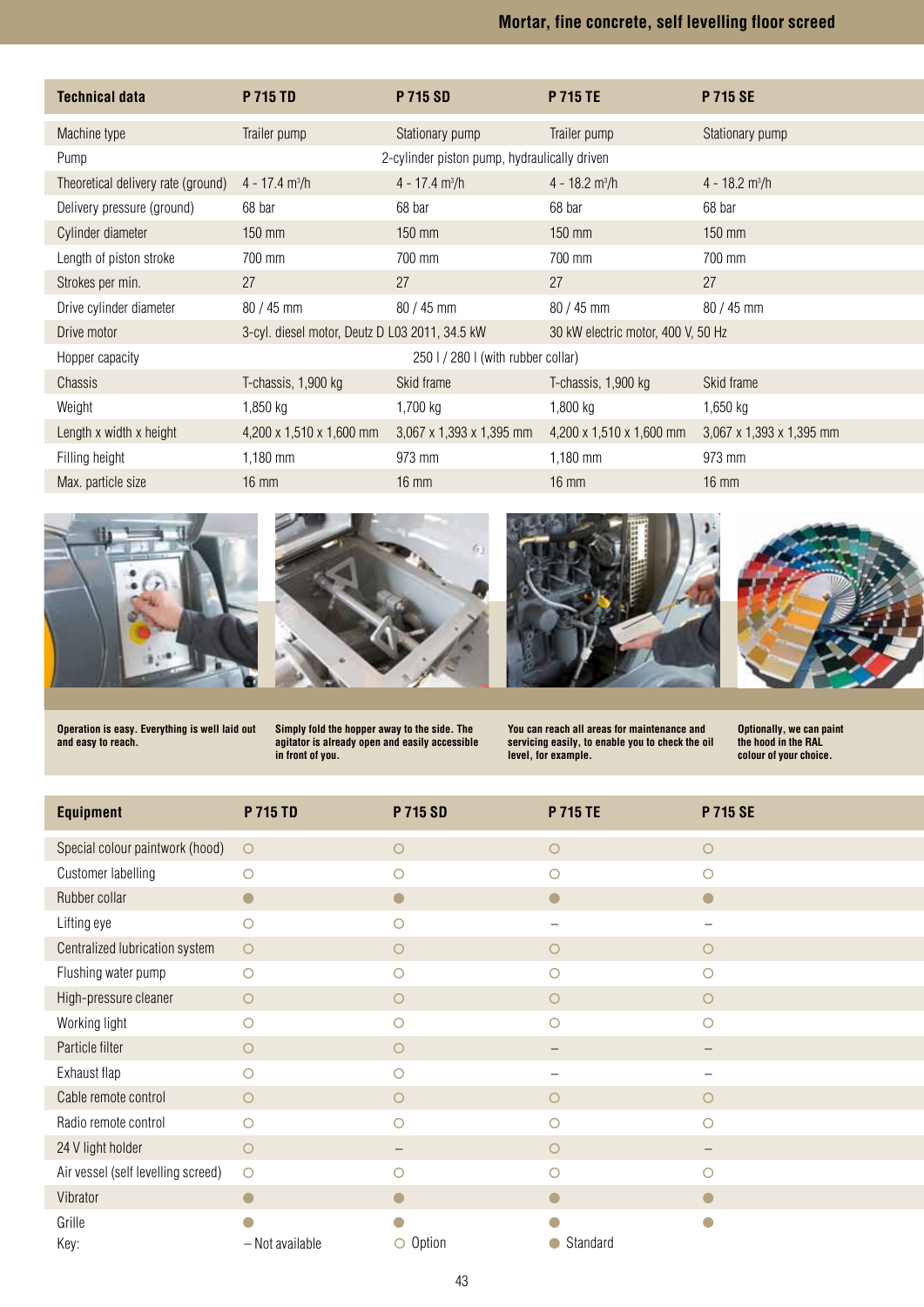# **Accessories sets for the P 715**

### **Delivery line for fine concrete, mortar, and self levelling floor screed, SK 50, 60 bar, ≤ 8 mm granulation**

### **Entire set, part no.: 533 038**

**Standard delivery line ≈ 100 m long, consisting of:**

|     | Part                                   | Part no.    | Fig.           |
|-----|----------------------------------------|-------------|----------------|
| 4х  | Clamp coupling SK 4.5"                 | 431 613     | 1              |
| 4х  | Gasket ID 100, 4.5"                    | 057 341,000 | $\overline{2}$ |
| 55x | Securing cotter pin                    | 018 878,004 | 3              |
| 1x  | Delivery line bend SK 100, 4.5", 90°   | 421 329     | 4              |
| 1x  | T-delivery pipe SK 100, 4.5", 1,000 mm | 057 614.009 | 5              |
| 1x  | Pressure gauge SK 100, 4.5", 100 bar   | 521430      | 6              |
| 1х  | Reducer pipe 100, 50-4.5"/3", 1,500 mm | 238 508.002 | $\overline{7}$ |
| 45x | Clamp coupling SK, 3"                  | 417798      | 8              |
| 55x | Gasket ID 65, 3"                       | 064 084.004 | 9              |
| 4x  | Delivery bend pipe SK 50, 3", 90°      | 081 777.006 | 10             |
| 2x  | Delivery pipe SK 50, 3", 1,000 mm      | 081 783.003 | 11             |
| 4x  | Delivery pipe SK 50, 3", 2,000 mm      | 081 784.002 | 12             |
| 30x | Delivery pipe SK 50, 3", 3,000 mm      | 081 785,001 | 13             |
| 4х  | Delivery line bend SK 50, 3", 45°      | 081 779.004 | 14             |
| 1х  | Delivery hose 3", SK 50, 3", 2,000 mm  | 481 169     | 15             |
| 6х  | Sponge ball, diameter of 60 mm         | 000 212,005 | 16             |



#### **Delivery line for fine concrete, mortar, and self levelling floor screed, SK 65, 85 bar, ≤ 12 mm granulation**

#### **Entire set, part no.: 533 042 Standard delivery line ≈ 100 m long, consisting of:**

|     | Part                                   | Part no.    | Fig.           |
|-----|----------------------------------------|-------------|----------------|
| 4х  | Clamp coupling SK 4.5"                 | 431 613     | 1              |
| 4х  | Gasket ID 100, 4.5"                    | 057 341,000 | $\overline{2}$ |
| 49x | Securing cotter pin                    | 018 878.004 | 3              |
| 1х  | Delivery line bend SK 100, 4.5", 90°   | 421 329     | $\overline{4}$ |
| 1х  | T-delivery pipe SK 100, 4.5", 1,000 mm | 057 614.009 | 5              |
| 1х  | Pressure gauge SK 100, 4.5", 100 bar   | 521 430     | 6              |
| 1х  | Reducer pipe 100, 65-4.5"/3", 1,000 mm | 224 269,009 | $\overline{7}$ |
| 44x | Clamp coupling SK 3"                   | 417798      | 8              |
| 44x | Gasket ID 65, 3"                       | 064 084.004 | 9              |
| 4х  | Delivery line bend SK 65, 3", 90°      | 057 756.006 | 10             |
| 2x  | Delivery pipe SK 65, 3", 1,000 mm      | 057 727.006 | 11             |
| 4х  | Delivery pipe SK 65, 3", 2,000 mm      | 057 728.005 | 12             |
| 29x | Delivery pipe SK 65, 3", 3,000 mm      | 057 729.004 | 13             |
| 4х  | Delivery line bend SK 65, 3", 45°      | 057 758.004 | 14             |
| 1х  | Delivery hose SK 65, 3", 5,000 mm      | 535 521     | 15             |
| 6х  | Sponge ball, diameter of 65 mm         | 000 246.000 | 16             |

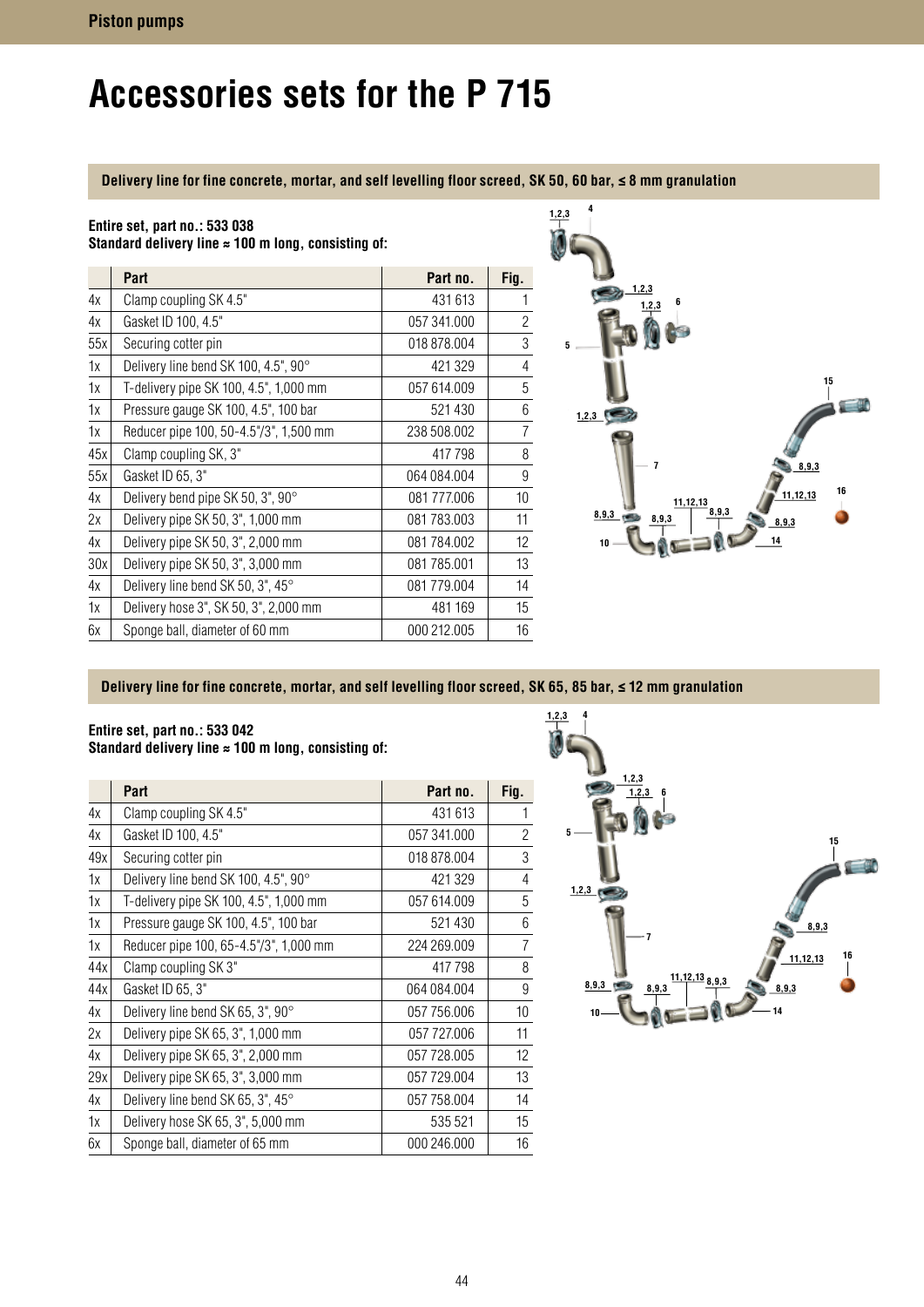### **Delivery line for mortar and self levelling floor screed, PM 50, 40 bar, ≤ 8 mm granulation**

## **Entire set, part no.: 533 046**

**Standard delivery line ≈ 80 m long, consisting of:**

|    | Part                                         | Part no.    | Fig.           |
|----|----------------------------------------------|-------------|----------------|
| 5x | Clamp coupling SK 4.5"                       | 431 613     | 1              |
| 5x | Gasket ID 100, 4.5"                          | 057 341,000 | $\overline{c}$ |
| 6х | Securing cotter pin                          | 018 878.004 | 3              |
| 2x | Delivery line bend SK 100, 4.5", 90°         | 421 329     | $\overline{4}$ |
| 1x | T-delivery pipe SK 100, 4.5", 1 m            | 057 614.009 | 5              |
| 1х | Pressure gauge SK 100, 4.5", 100 bar         | 521 430     | 6              |
| 1x | Reducer pipe SK 100, 4.5" - SK 65, 3", 1.5 m | 238 508.002 | $\overline{7}$ |
| 1x | Clamp coupling SK 3"                         | 417 798     | 8              |
| 1x | Gasket ID 65, 3"                             | 064 084.004 | 9              |
| 1x | Transition piece SK 50/RA 2"                 | 082 784.001 | 10             |
| 1x | PM coupling V 50, RI 2"                      | 205 273.001 | 11             |
| 6x | Mortar hose ID 50, 40 bar, 13.3 m            | 501 914     | 12             |
| 6x | Sponge ball, diameter of 50 mm               | 000 212,005 | 13             |



#### **Flexible delivery line for fine concrete, mortar, and self levelling floor screed, ID 100 / 4.5", 85 bar, ≤ 16 mm granulation**

**4**

**Entire set, part no.: 533 049 Standard delivery line ≈ 50 m long, consisting of:**

|     | Part                                   | Part no.    | Fig.           |
|-----|----------------------------------------|-------------|----------------|
| 22x | Clamp coupling SK 4.5"                 | 431 613     |                |
| 22x | Gasket ID 100, 4.5"                    | 057 341,000 | $\overline{2}$ |
| 22x | Securing cotter pin                    | 018 878,004 | $\mathbf{3}$   |
| 2x  | Delivery line bend SK 100, 90°, 4.5"   | 421 329     | 4              |
| 1x  | T-delivery pipe SK 100, 4.5", 1,000 mm | 057 614.009 | 5              |
| 1x  | Pressure gauge SK 100, 4.5", 100 bar   | 521 430     | $6\,$          |
| 18x | Delivery hose SK 100, 4.5", 2,850 mm   | 253 319,001 | 11             |
| 6x  | Sponge ball, diameter of 100 mm        | 016 091.003 | 12             |



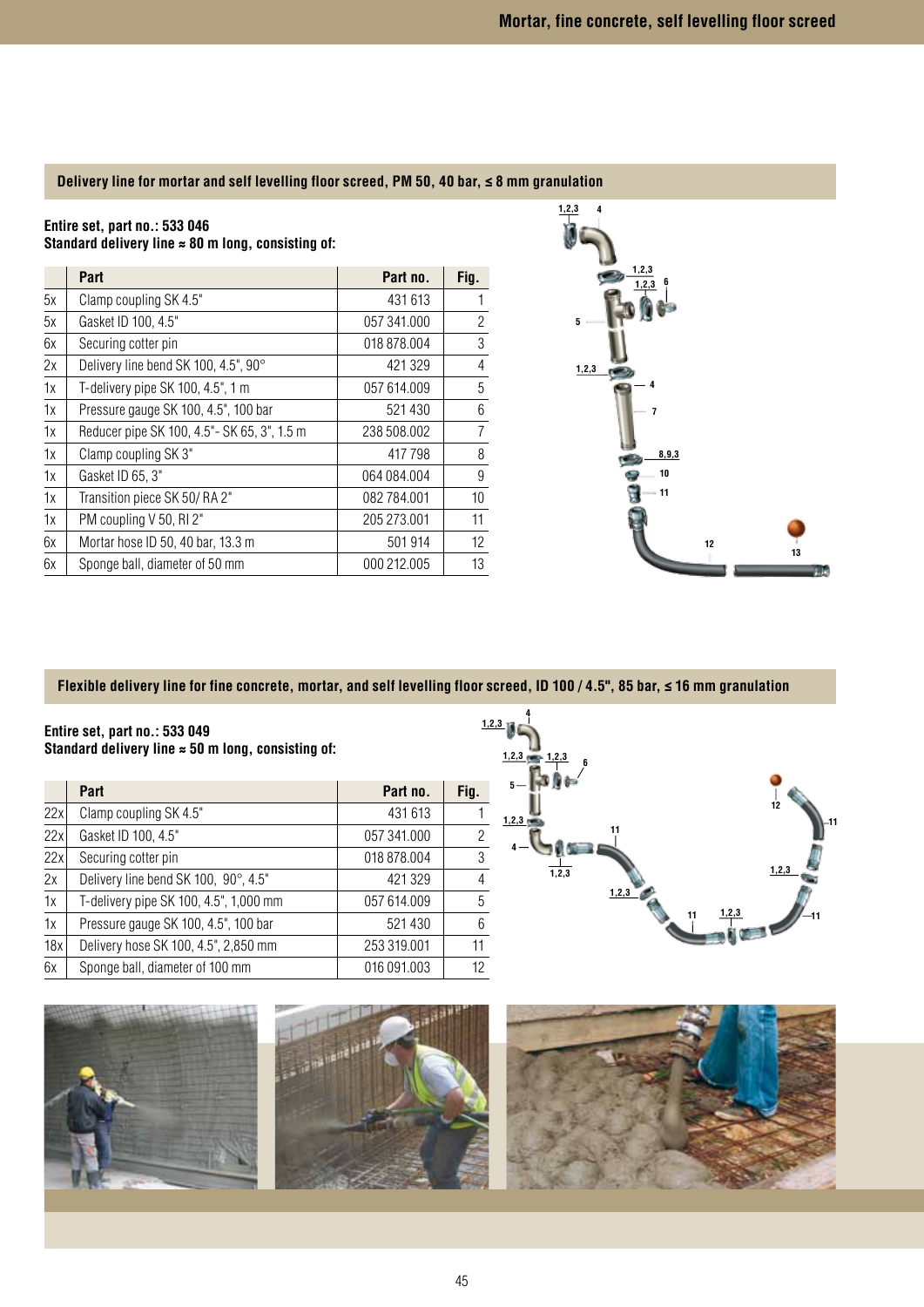# **Accessories sets for the P 715**

## **High-pressure concrete spraying line, SK 65 / SK 50, 3", max. 85 bar, ≤ 10 mm granulation**

| Entire set, part no.: 533 048                                   |          | Part                                                                                       | Part no.    | Fig.                     |
|-----------------------------------------------------------------|----------|--------------------------------------------------------------------------------------------|-------------|--------------------------|
| Standard delivery line, $\approx 60$ m long, consisting of:     | 4x       | Clamp coupling SK 4.5"                                                                     | 431 613     | 1                        |
|                                                                 | 4x       | Gasket ID 100, 4.5"                                                                        | 057 341.000 | $\overline{c}$           |
|                                                                 | 30x      | Securing cotter pin                                                                        | 018 878.004 | 3                        |
|                                                                 | 1x       | Delivery line bend SK 100, 90°, 4.5"                                                       | 421 329     | $\overline{\mathcal{L}}$ |
|                                                                 | 1x       | T-delivery pipe SK 100, 4.5", 1,000 mm                                                     | 057 614.009 | 5                        |
|                                                                 | 1x       | Pressure gauge SK 100, 4.5", 100 bar                                                       | 521 430     | $6\phantom{.}6$          |
|                                                                 | 1x       | Reducer pipe SK 100, 4.5" - SK 65 / 3", 1 m                                                | 224 269.009 | $\overline{7}$           |
|                                                                 | 16x      | Clamp coupling SK 3"                                                                       | 417798      | 8                        |
|                                                                 | 16x      | Gasket ID 65, 3"                                                                           | 064 084.004 | 9                        |
|                                                                 | 8x       | Delivery hose SK 65, 3", 5,000 mm                                                          | 535 521     | 10                       |
|                                                                 | 1x       | Reducer pipe SK 65, 3" - SK 50, 3", 1,000 mm                                               | 058 670.000 | 11                       |
|                                                                 | 4x       | Delivery hose SK 50, 3", 5,000 mm                                                          | 481 171     | 12                       |
| 1,2,3<br>16                                                     | 1x       | Transition piece SK 50, 3" to 2", IG                                                       | 082 784.001 | 13                       |
| 15                                                              | 1x       | High-pressure concrete spray gun<br>with rubber nozzle, 2", AG                             | 532 589     | 14                       |
| 1, 2, 3                                                         | 6x       | Sponge ball, diameter of 60 mm                                                             | 000 212.005 | 15                       |
| 2,3                                                             | 6x       | Sponge ball, diameter of 80 mm                                                             | 000 246.000 | 16                       |
|                                                                 | 2x       | Air hose, 3/4", 20 m                                                                       | 416 015     | 17                       |
|                                                                 | 1x       | Replacement rubber nozzle                                                                  | 532 590     |                          |
|                                                                 | 1x       | Geka 3/8" RA                                                                               | 041 403.006 | 20                       |
| 1, 2, 3<br>1,2,3<br>17<br>18<br>8,9,3<br>7<br>17<br>1,2,3<br>19 | 17<br>10 | 20<br>$\frac{1}{11}$ $\frac{1}{8,9,3}$<br>$\frac{1}{8,9,3}$<br>8,9,3<br>13<br>12           |             |                          |
| 19                                                              |          | <b>Metering pump for accelerator</b>                                                       | Part no.    | Fig.                     |
|                                                                 | 1x       | Air hose 3/4", 20 m                                                                        | 416 015     | 17                       |
|                                                                 | 1x       | Silicate metering pump with compressed<br>air drive (barrel pump) with connection coupling | 002 423.009 | 18                       |



 $2x$  High-pressure hose  $\frac{1}{2}$ ", 20 m 001 983.003 19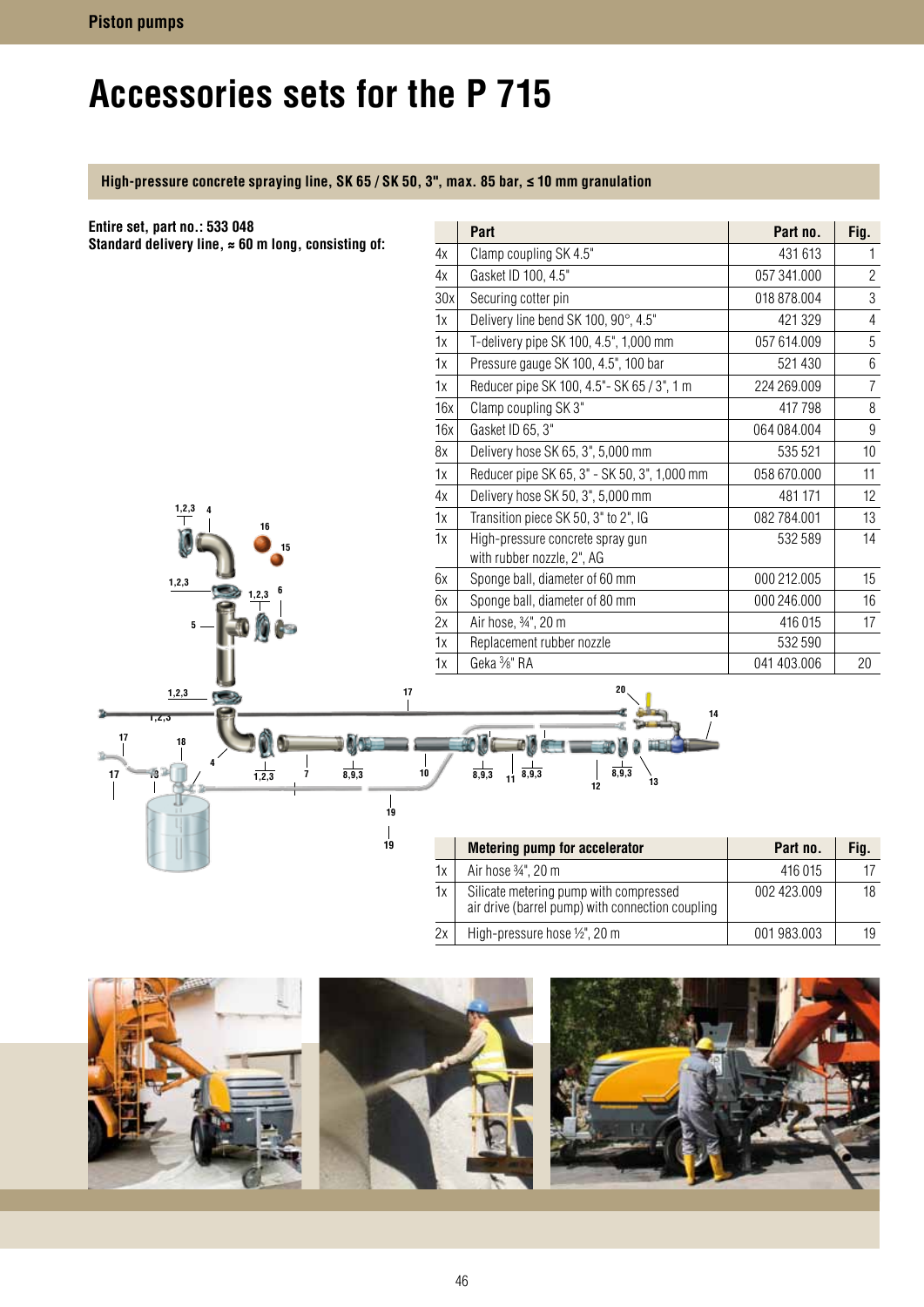#### **Concrete spraying line, SK 65 / PM 50 / 3"; max. 40 bar, ≤ 8 mm granulation**



#### **Delivery line for fine concrete, mortar, and self levelling floor screed, SK 100 / 4.5", 85 bar, ≤ 16 mm granulation**



|     | Part                                   | Part no.    | Fig. |
|-----|----------------------------------------|-------------|------|
| 48x | Clamp coupling SK 4.5"                 | 431 613     |      |
| 55x | Gasket ID 100, 4.5"                    | 057 341,000 | 2    |
| 55x | Securing cotter pin                    | 018 878,004 | 3    |
| 4х  | Delivery line bend SK 100, 90°, 4.5"   | 421 329     | 4    |
| 1x  | T-delivery pipe SK 100, 4.5", 1,000 mm | 057 614.009 | 5    |
| 1x  | Pressure gauge SK 100, 4.5", 100 bar   | 521 430     | 6    |
| 30x | Delivery pipe SK 100, 4.5", 3,000 mm   | 056 863,000 | 7    |
| 4х  | Delivery pipe SK 100, 4.5", 2,000 mm   | 056 862,001 | 8    |
| 2x  | Delivery pipe SK 100, 4.5", 1,000 mm   | 056 861.002 | 9    |
| 4х  | Delivery line bend SK 100, 4.5", 45°   | 057 593,007 | 10   |
| 1x  | Delivery hose SK 100, 4.5", 2,850 mm   | 253 319.001 | 11   |
| 6x  | Sponge ball, diameter of 100 mm        | 016 091.003 | 12   |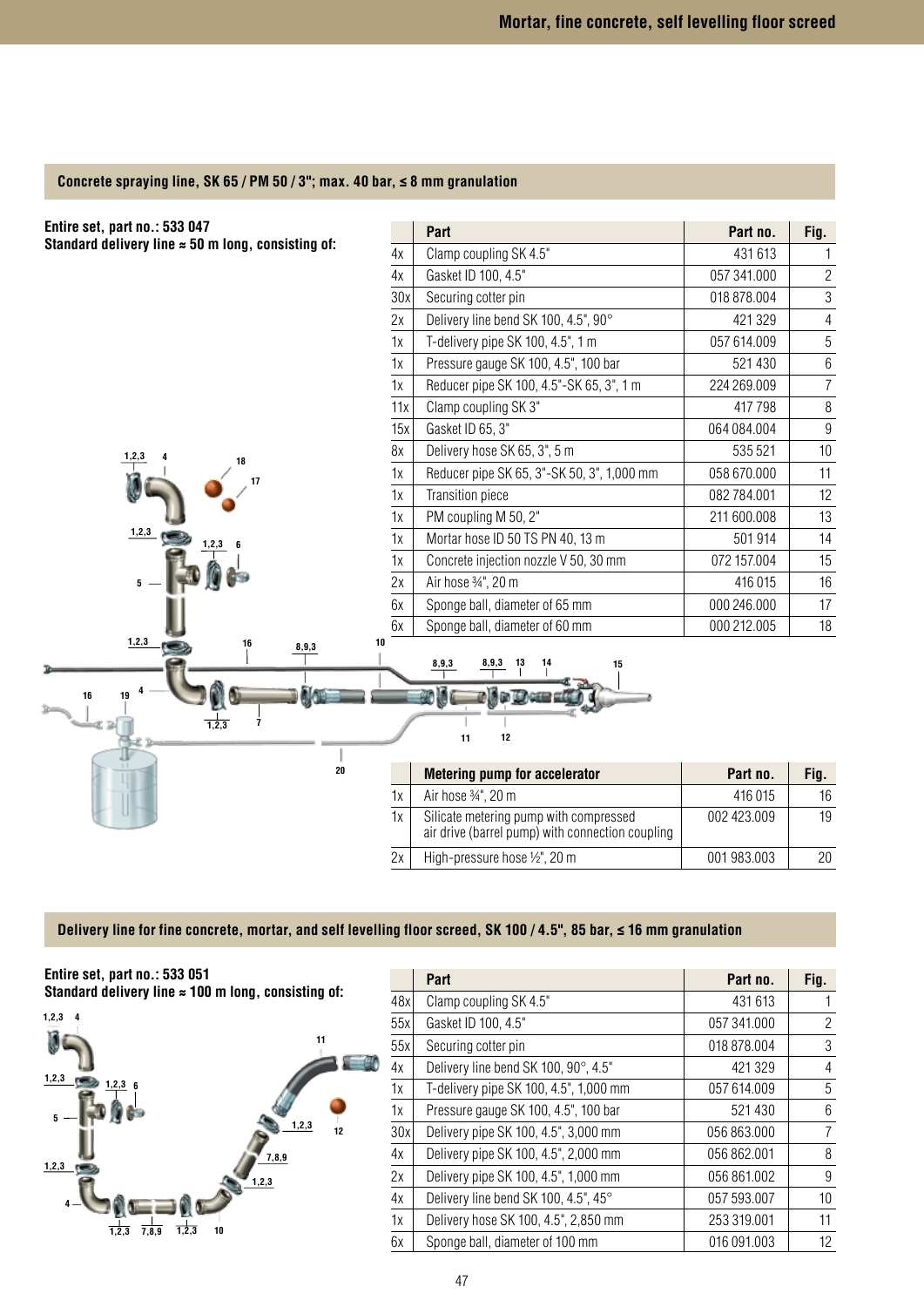# **P 718 piston pump**

## **Compact trailer fine concrete pump for a granulation of up to 32 mm**



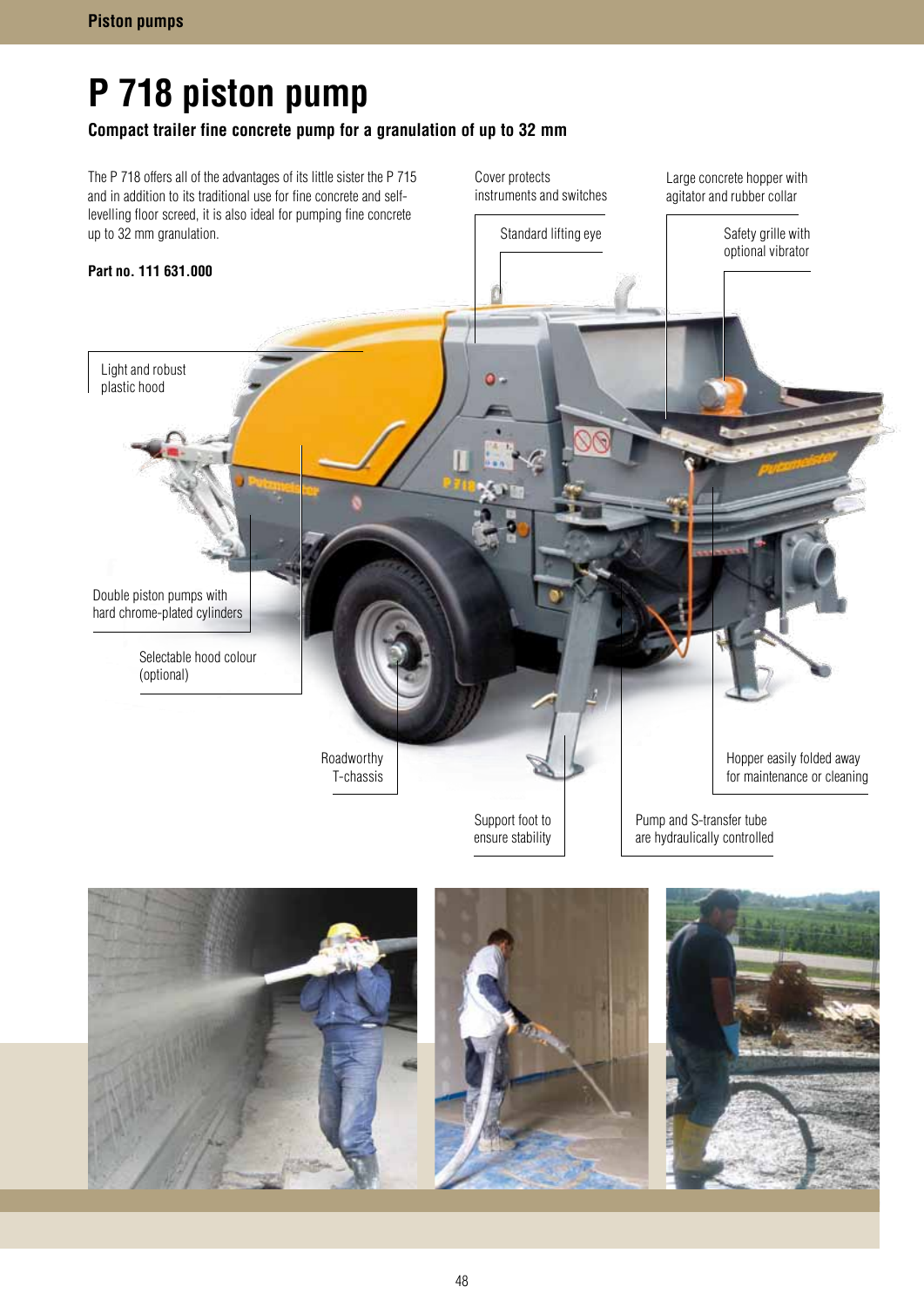# **Mortar, fine concrete, self levelling floor screed**

| Technical data                     | <b>P 718 TD</b>              | <b>P 718 SD</b>                              | <b>P 718 TE</b>                    | <b>P 718 SE</b>          |
|------------------------------------|------------------------------|----------------------------------------------|------------------------------------|--------------------------|
| Machine type                       | Trailer pump                 | Stationary pump                              | Trailer pump                       | Stationary pump          |
| Pump                               |                              | 2-cylinder piston pump, hydraulically driven |                                    |                          |
| Length of piston stroke            | 700 mm                       | 700 mm                                       | 700 mm                             | 700 mm                   |
| Strokes per min.                   | 25                           | 25                                           | 25                                 | 25                       |
| Drive cylinder diameter            | 80 / 45 mm                   | 80 / 45 mm                                   | $80 / 45$ mm                       | $80 / 45$ mm             |
| Theoretical delivery rate (ground) | $17.4 \text{ m}^3/h$         | $17.4 \text{ m}^3/h$                         | 17.4 $m^3/h$                       | $17.4 \text{ m}^3/h$     |
| Delivery pressure (ground)         | 70 bar                       | 70 bar                                       | 70 bar                             | 70 bar                   |
| Cylinder diameter                  | 150 mm                       | $150$ mm                                     | 150 mm                             | $150$ mm                 |
| Drive motor                        | 3-cyl. diesel motor, 34.5 kW |                                              | 30 kW electric motor, 400 V, 50 Hz |                          |
| Hopper capacity                    | 360 l                        | 360 <sub>1</sub>                             | 360 l                              | 360 <sub>1</sub>         |
| Chassis                            | T-chassis                    | Skid frame                                   | T-chassis                          | Skid frame               |
| Weight                             | 2,320 kg                     | $2,000$ kg                                   | 2,260 kg                           | 1,940 kg                 |
| Length x width x height            | 4,503 x 1,600 x 1,750 mm     | 3,025 x 1,270 x 1,559 mm                     | 4,503 x 1,600 x 1,750 mm           | 3,025 x 1,270 x 1,559 mm |
| Filling height                     | $1,180$ mm                   | 1,120 mm                                     | $1,180$ mm                         | 1,120 mm                 |
| Max. particle size                 | $32 \text{ mm}$              | $32 \text{ mm}$                              | $32 \text{ mm}$                    | $32 \text{ mm}$          |







**The deep agitator ensures homogenous mixing and is easily accessible since the hopper can be folded out of the way.**





**Thanks to the wide-opening hood, all areas of the motor can be easily reached for maintenance and service.**

**Optionally, we can paint the hood in the RAL colour of your choice.**

| <b>Equipment</b>                | <b>P 718 TD</b> | <b>P 718 SD</b> | <b>P 718 TE</b>        | <b>P 718 SE</b> |
|---------------------------------|-----------------|-----------------|------------------------|-----------------|
| Special colour paintwork (hood) | $\circ$         | $\circ$         | $\circ$                | $\circ$         |
| Customer labelling              | $\circ$         | $\circ$         | $\circ$                | $\circ$         |
| Rubber collar                   | $\bullet$       | $\bullet$       | $\bullet$              |                 |
| Lifting eye                     | $\Box$          |                 | O                      |                 |
| Centralized lubrication system  | $\circ$         | $\circ$         | $\circ$                | $\circ$         |
| Flushing water pump             | $\circ$         | $\circ$         | $\circ$                | $\circ$         |
| High-pressure cleaner           | $\circ$         | $\circ$         | $\circ$                | $\circ$         |
| Working light                   | $\circ$         | $\circ$         | $\circ$                | $\circ$         |
| Particle filter                 | O               | $\circ$         |                        |                 |
| Exhaust flap                    | Ω               | O               |                        |                 |
| Cable remote control            | $\circ$         | $\circ$         | $\circ$                | $\circ$         |
| Radio remote control            | $\circ$         | $\circ$         | $\circ$                | $\circ$         |
| 24 V light holder               | $\circ$         | -               | $\circ$                |                 |
| Vibrator                        | O               |                 | O                      |                 |
| Grille                          |                 |                 |                        |                 |
| Key:                            | - Not available | O Option        | Standard<br>$\bigcirc$ |                 |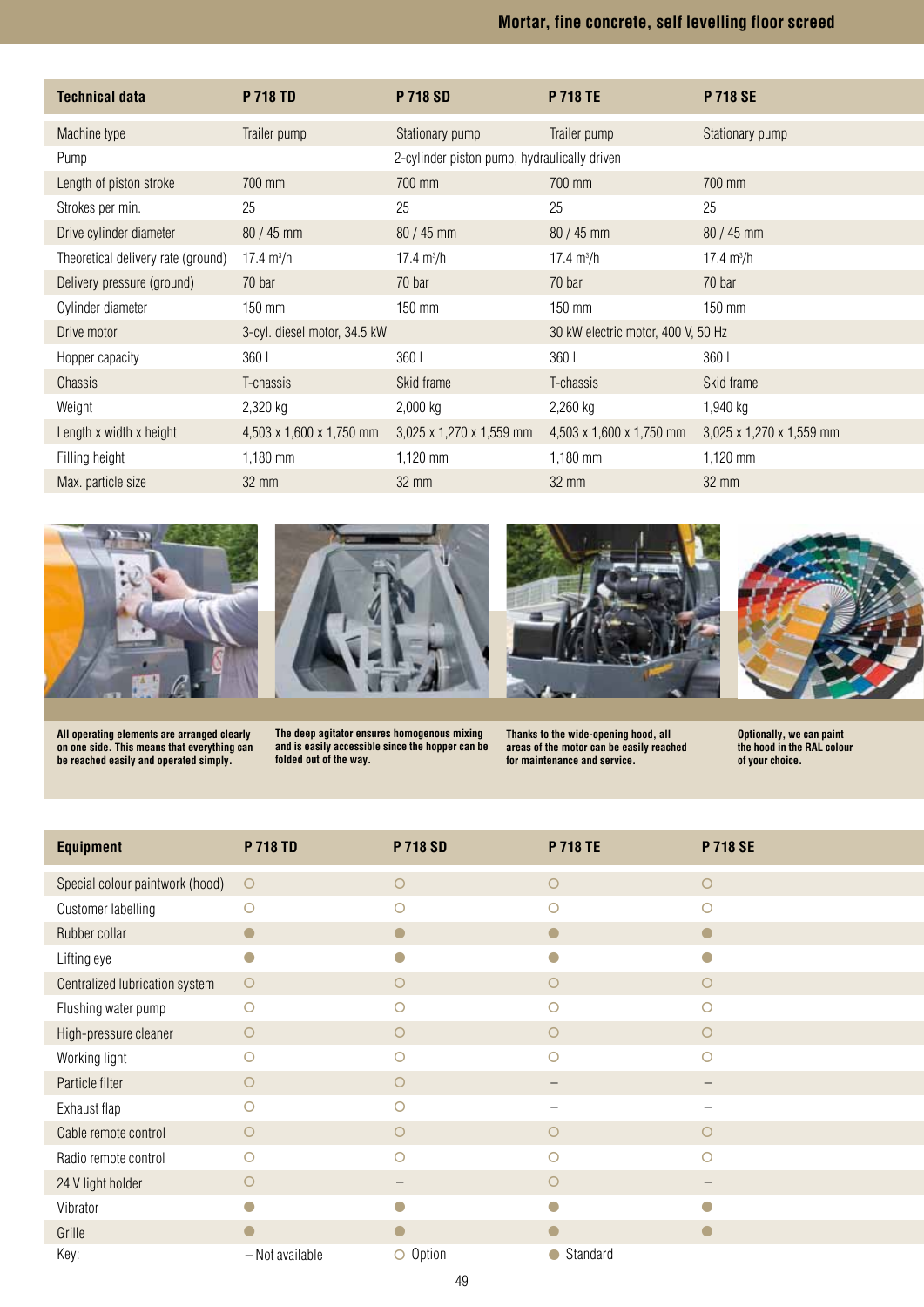# **Suggested accessories P 718**

**Delivery line for fine concrete, mortar, and self levelling floor screed, SK 125 / 5.5", 85 bar, ≤ 32 mm granulation**

|     | Entire set, part no.: 533 054<br>Standard delivery line $\approx 100$ m long, consisting of: |             | 1, 2, 3<br>5     | 1,2,3 | 1, 2, 3                                | 11<br>7,8,9 |      |
|-----|----------------------------------------------------------------------------------------------|-------------|------------------|-------|----------------------------------------|-------------|------|
|     | Part                                                                                         | Part no.    | Fig.             | 1,2,3 |                                        | $-13$       |      |
| 60x | Clamp coupling SK 5.5"                                                                       | 417 249     |                  |       |                                        |             |      |
| 60x | Gasket 5.5"                                                                                  | 055 559.001 | $\overline{2}$   |       |                                        |             |      |
| 60x | Securing cotter pin                                                                          | 018 878,004 | 3                |       | 7,8,9<br>1,2,3                         |             |      |
| 6x  | Delivery line bend SK 125, 5.5" 90° r=275,<br>high-pressure                                  | 261 402.007 | 4                |       |                                        |             |      |
| 1x  | T-delivery pipe SK 125, 5.5" 1,000 mm                                                        | 057 615.008 | 5                |       |                                        |             |      |
| 1x  | Pressure gauge SK 125, 5.5" 100 bar                                                          | 521448      | 6                |       |                                        |             |      |
| 2x  | Delivery pipe SK 125, 5.5", 1,000 mm                                                         | 056 849.008 | $\overline{7}$   |       |                                        |             |      |
| 2x  | Delivery pipe SK 125, 5.5", 2,000 mm                                                         | 056 850.000 | $\, 8$           |       | <b>Additional accessories:</b>         | Part no.    | Fig. |
| 32x | Delivery pipe SK 125, 5.5", 3,000 mm                                                         | 056 851.009 | $\boldsymbol{9}$ | 1x    | Manual gate valve,                     | 413 087     |      |
| 2x  | Delivery line bend SK 125, 5.5", 45°                                                         | 057 596.004 | 10               | 1x    | GVM 2/2, 130 bar<br>Wash-out port lid, | 057 619.004 |      |
| 2x  | Delivery line bend SK 125, 5.5", 30°                                                         | 258 935.008 | 10               |       | SK 125, 5.5"                           |             |      |
| 4х  | Delivery hose SK 125, 5.5", 3,000 mm                                                         | 433 497     | 11               | 1x    | PM grout, 18 I storage tank,           | 266 743.004 |      |
| 6x  | Sponge ball ID 150, medium design                                                            | 018 841.002 | 12               |       | 25 pcs                                 |             |      |
| 6x  | Sponge ball ID 150, hard                                                                     | 223 673.007 | 12               | 1x    | Pipeline mount,<br>wall and ground     | 051 038.005 | 13   |
| 1x  | Support holder for end hose                                                                  | 054 371.002 | 12               |       |                                        |             |      |

## Delivery line for fine concrete, mortar, and self levelling floor screed, SK 100 / 4.5", 85 bar, ≤ 16 mm granulation

#### **Entire set, part no.: 533 052 Standard delivery line ≈ 100 m long, consisting of:**

|     | Part                                                 | Part no.    | Fig.           |
|-----|------------------------------------------------------|-------------|----------------|
| 6х  | Clamp coupling SK 5.5"                               | 417 249     | 1              |
| 6x  | Gasket 5.5"                                          | 055 559.001 | $\overline{2}$ |
| 60x | Securing cotter pin                                  | 018 878.004 | $\mathfrak{Z}$ |
| 2x  | Delivery line bend SK 5.5" 90°                       | 261 402.007 | $\overline{4}$ |
| 1x  | T-delivery pipe SK 125, 5.5"; 1,000 mm               | 057 615.008 | $\overline{5}$ |
| 1x  | Pressure gauge SK 125, 5.5" 100 bar                  | 521448      | $6\,$          |
| 1x  | Reducer pipe SK 125, 5.5",<br>SK 100, 4.5", 1,000 mm | 057 604.006 | $\overline{7}$ |
| 50x | Clamp coupling, SK 4.5"                              | 431 613     | 8              |
| 50x | Gasket ID 100, 4.5"                                  | 057 341,000 | $\overline{9}$ |
| 30x | Delivery pipe SK 100, 4.5", 3,000 mm                 | 056 863,000 | 10             |
| 4x  | Delivery pipe SK 100, 4.5", 3,000 mm                 | 056 862,001 | 11             |
| 2x  | Delivery pipe SK 100, 4.5", 3,000 mm                 | 056 861.002 | 12             |
| 4х  | Delivery line bend SK 100, 4.5", 90°                 | 421 329     | 13             |
| 4х  | Delivery line bend SK 100, 4.5", 45°                 | 057 593.007 | 13             |
| 6x  | End hose SK 100, 4.5", 2,850 mm                      | 253 319,001 | 14             |
| 6x  | Sponge ball ID 120, diameter of 100 mm               | 016 091.003 | 15             |



|    | <b>Additional accessories:</b>                 | Part no.    | Fig. |
|----|------------------------------------------------|-------------|------|
| 1x | Wash-out port lid for<br>T-delivery pipe, 5.5" | 057 628,008 |      |
| 1x | Pipeline mount,<br>wall or ground              | 051 038.005 | 16   |
| 1x | PM grout, 18 I storage tank,<br>25 pcs         | 266 743,004 |      |